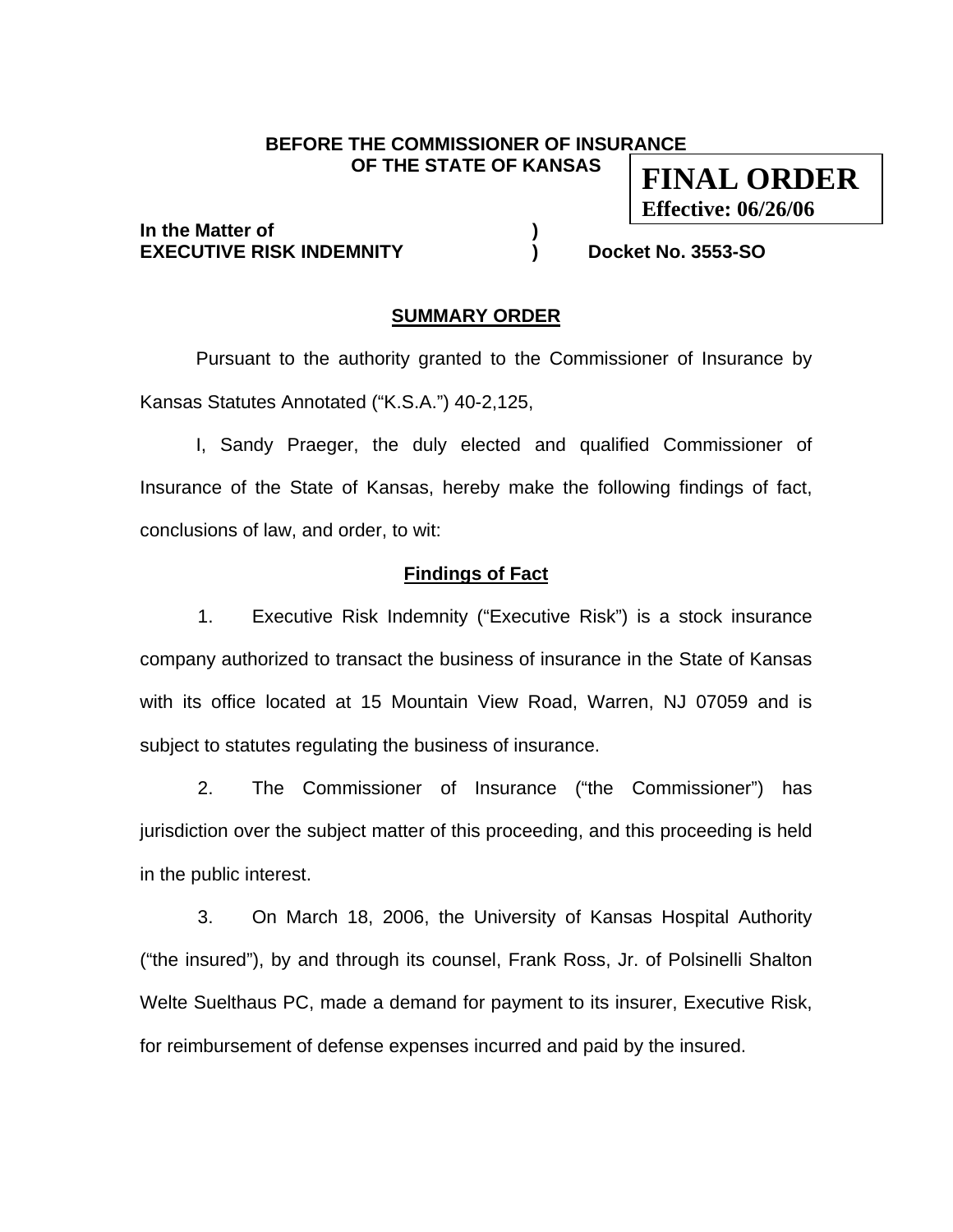4. On April 19, 2006, Frank Ross requested assistance from the Kansas Insurance Department ("KID").

5. On April 27, 2006, James Welch, Director, Consumer Assistance Division at KID, requested information pertaining to the claim from Executive Risk.

6. On May 18, 2006, Richard Falcigno of the Chubb Group, called KID and requested an extension.

7. On May 19, 2006, KID denied the request for an extension.

# **Conclusions of Law**

1. K.S.A. 40-2,125 provides, in relevant part,

b) If any person fails to file any report or other information with the commissioner as required by statute or fails to respond to any proper inquiry of the commissioner, the commissioner, after notice and opportunity for hearing, may impose a penalty of up to \$500 for each violation or act, along with an additional penalty of up to \$100 for each week thereafter that such report or other information is not provided to the commissioner.

2. K.A.R. 40-1-34 provides, in relevant part,

Section 6B Every insurer, upon receipt of any inquiry from the insurance department respecting a claim shall, within fifteen working days of receipt of such inquiry, furnish the department with an adequate response to the inquiry.

Based upon the information enumerated in the Findings of Fact contained

in paragraphs three (3) through seven (7) above, it appears that Executive Risk

Indemnity failed to respond to a proper inquiry of the Commissioner within fifteen

working days of receipt of the inquiry in violation of K.S.A. 40-2,125(b) and

K.A.R. 40-1-34, Section 6B.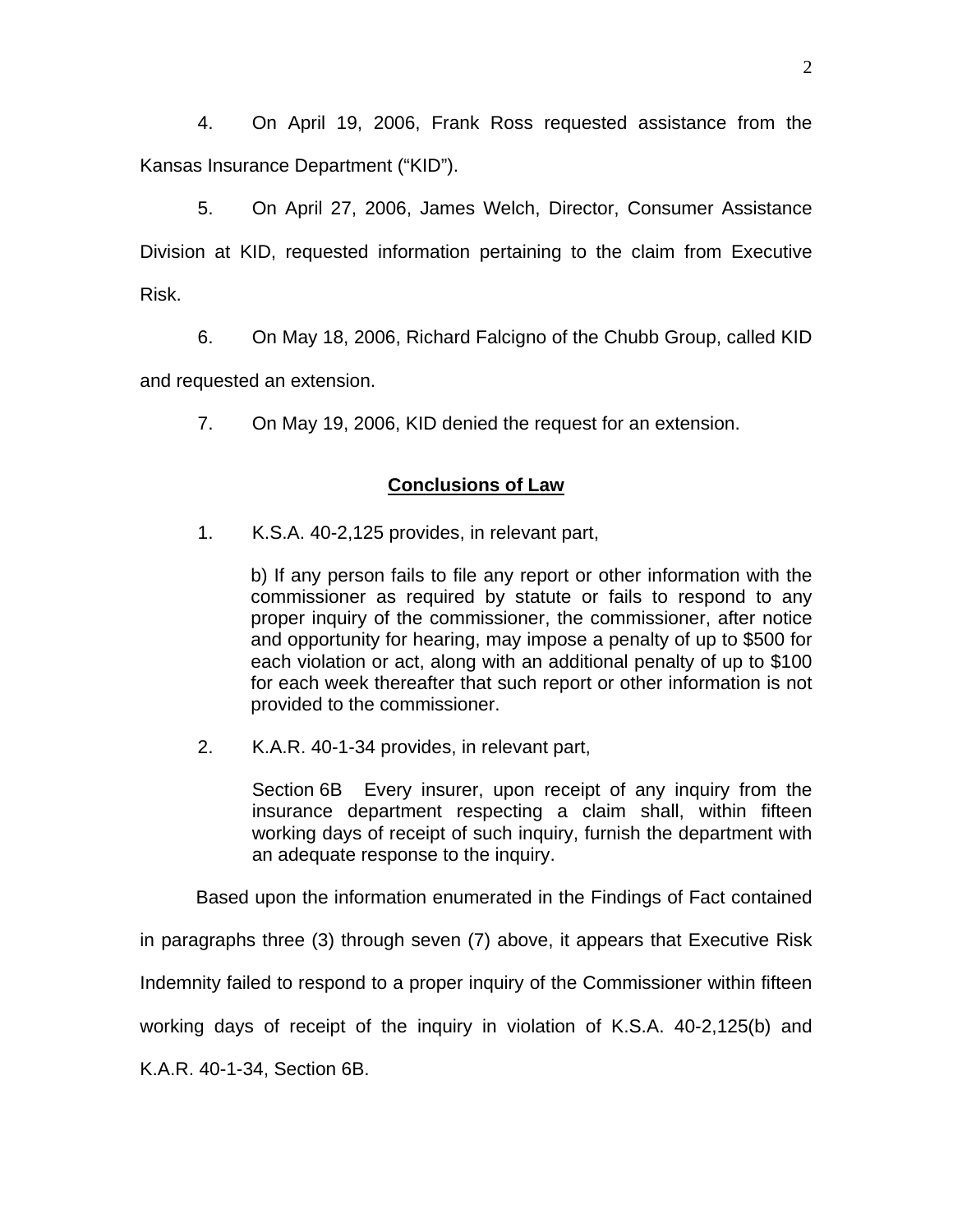**IT IS THEREFORE, BY THE COMMISSIONER OF INSURANCE, ORDERED THAT:** 

1. Executive Risk Indemnity is fined five hundred dollars (\$500) for failing to respond to a proper inquiry of the Commissioner within fifteen working days of receipt of the inquiry in violation K.S.A. 40-2,125(b) and K.A.R. 40-1-34, Section 6B.

2. The Commissioner of Insurance retains jurisdiction over this matter to issue any and all further Orders deemed appropriate or to take such further action as necessary to dispose of this matter.

## **NOTICE OF RIGHT TO ADMINISTRATIVE REVIEW**

This order becomes final in 15 days if you do not request a hearing. You have the right to administrative review in accordance with the provisions set forth in the Administrative Procedure Act (K.S.A. 77-502, et seq., as amended). If you wish to appeal this decision, you must file a petition for review within 15 days. Your written petition for review shall be served upon:

> John W. Campbell General Counsel Kansas Insurance Department 420 SW 9<sup>th</sup> Street Topeka, Kansas 66612-1678.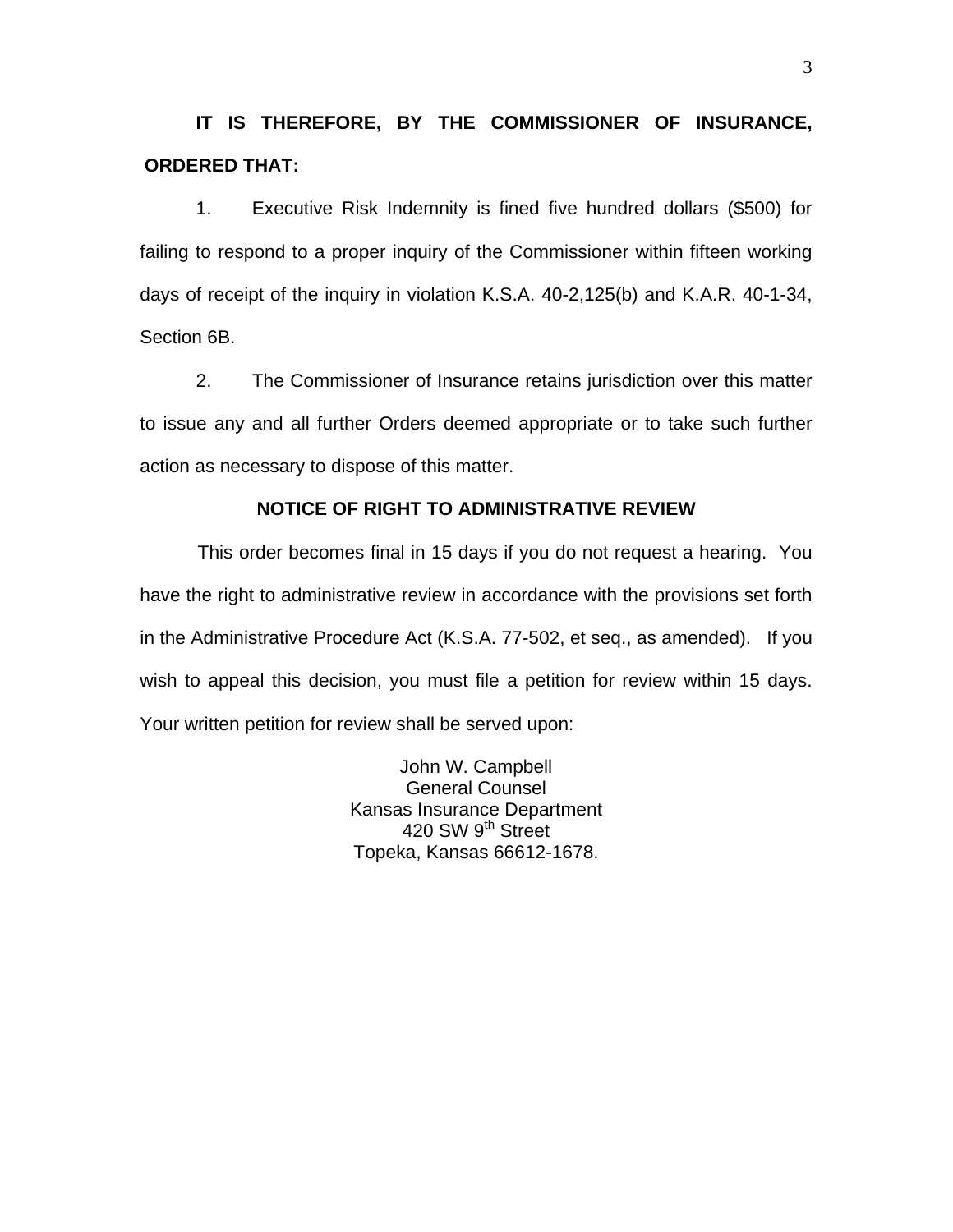# **IT IS SO ORDERED THIS \_19th\_ DAY OF \_\_May\_\_\_, 2006, IN THE**

**CITY OF TOPEKA, COUNTY OF SHAWNEE, STATE OF KANSAS.** 



\_/s/ Sandy Praeger\_\_\_\_\_\_\_\_\_\_\_\_\_\_\_\_ Sandy Praeger Commissioner of Insurance

 \_/s/ John W. Campbell\_\_\_\_\_\_\_\_\_\_\_\_\_ John W. Campbell General Counsel

SUBMITTED AND APPROVED BY:

/s/ Deletria L. Nash Deletria L. Nash Attorney for Petitioner Kansas Insurance Department